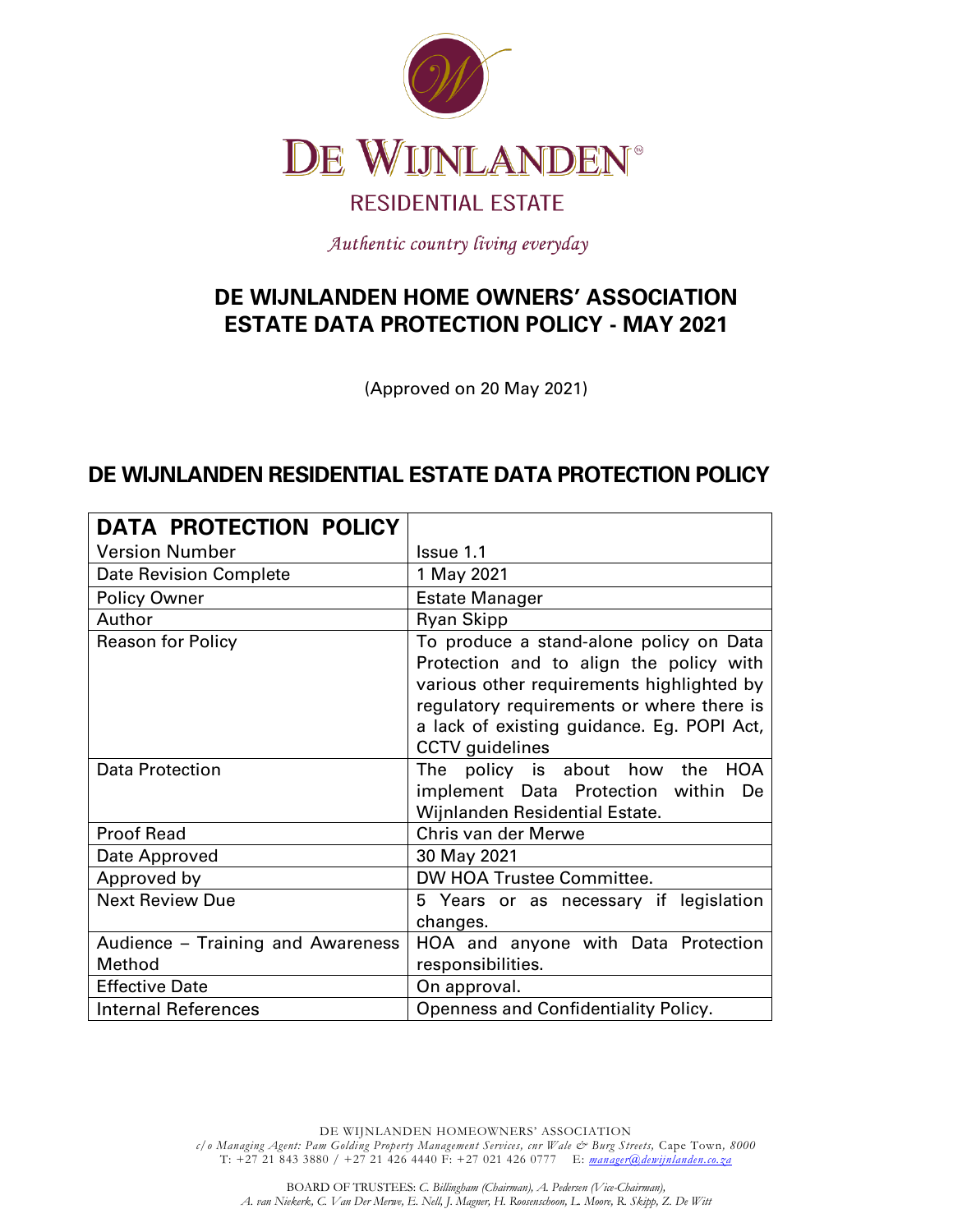### **CONTENTS**

| DE WIJNLANDEN RESIDENTIAL ESTATE'S DATA PROTECTION STATEMENT  13 |  |
|------------------------------------------------------------------|--|
|                                                                  |  |
|                                                                  |  |
|                                                                  |  |
| RETENTION OF DE WIJNLANDEN RESIDENTIAL ESTATE RECORDS 15         |  |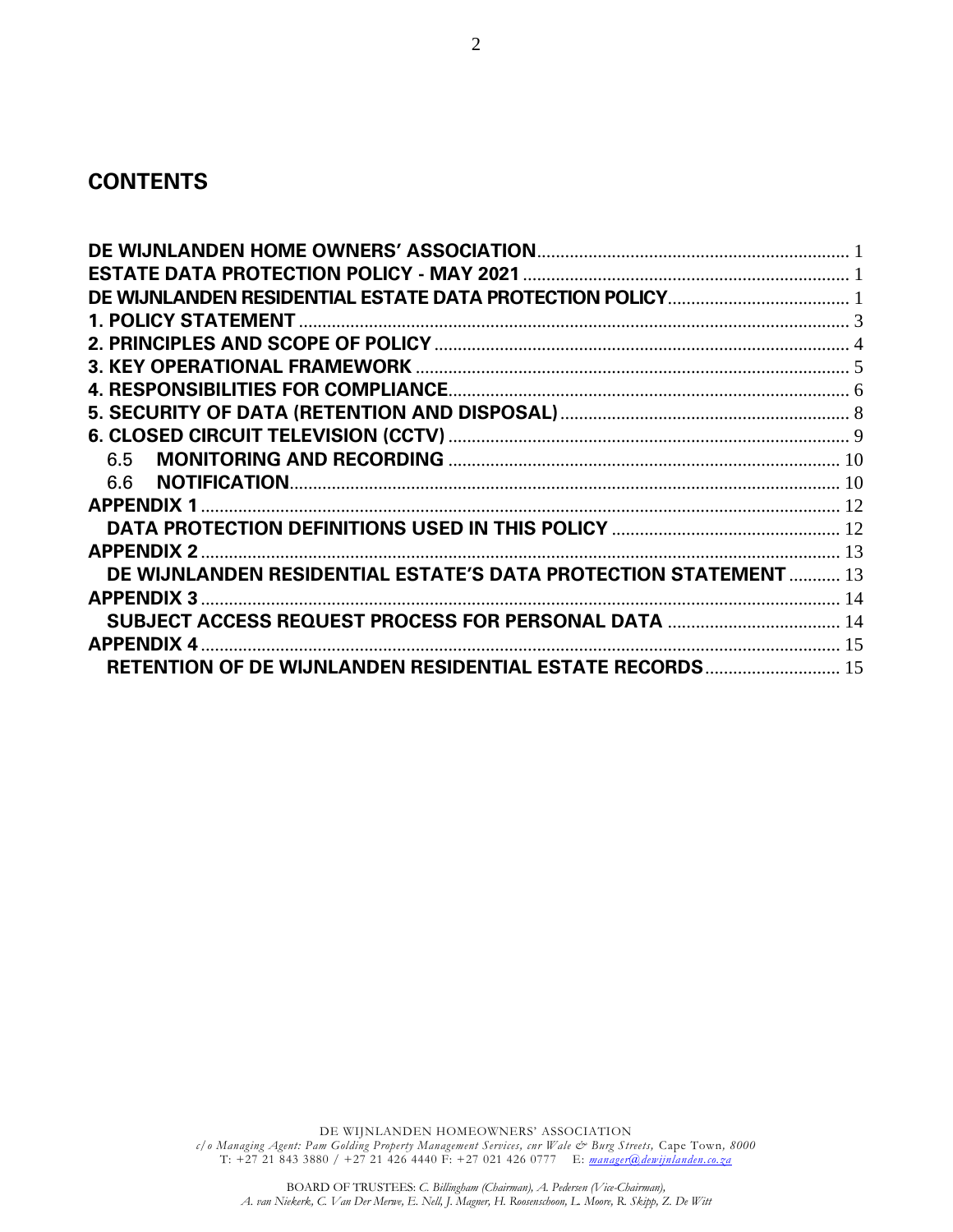## <span id="page-2-0"></span>**1. POLICY STATEMENT**

- 1.1 De Wijnlanden Residential Estate recognises that section 14 of the Constitution of the Republic of South Africa, 1996 is an important piece of legislation that promotes an individual's right to privacy. Additional acts, including the Protection of Personal Information Act (POPIA) and the Promotion of Access to Information Act (PAIA), further enforce the protection of any personal information that is kept, whether stored electronically or in hardcopy filing systems.
- 1.2 De Wijnlanden Residential Estate acknowledges that, from a regulatory perspective and for the confidence of the members and residents of De Wijnlanden Residential Estate Home Owners' Association (HOA), a Data Protection Policy will ensure that all personal information collected by De Wijnlanden Residential Estate will be processed lawfully and that individual's privacy rights are upheld.
- 1.3 De Wijnlanden Residential Estate Home Owners' Association is established in terms of Section 29 of the Land Use Planning Ordinance, No 15 of 1985, and registered with the City Council of Cape Town Planning & Building Development Management, with registration number 18/6/1/1/63/6852
- 1.4 The aim of this policy is to ensure that De Wijnlanden Residential Estate carries out the processing of personal information in line with all relevant data protection legislation, and that the HOA's obligations under the POPIA are fully understood and enforced.
- 1.5 The HOA's compliance with data protection legislation will be monitored and enforced by the Estate Manager who is the appointed Information Officer of the Estate.
- 1.6 POPIA prescribes 8 conditions to be followed in order to ensure that personal information is processed lawfully. These 8 conditions that must be followed by all persons involved in the management of information at De Wijnlanden Residential Estate are summarised as follows:
	- a) The HOA must ensure that it complies with the 8 conditions and all measures implemented to ensure the lawful processing of information at all times;
	- b) Personal information must be processed lawfully and in a reasonable manner that does not infringe on the data subject's privacy. Information must be processed in a manner that is adequate, relevant and not excessive.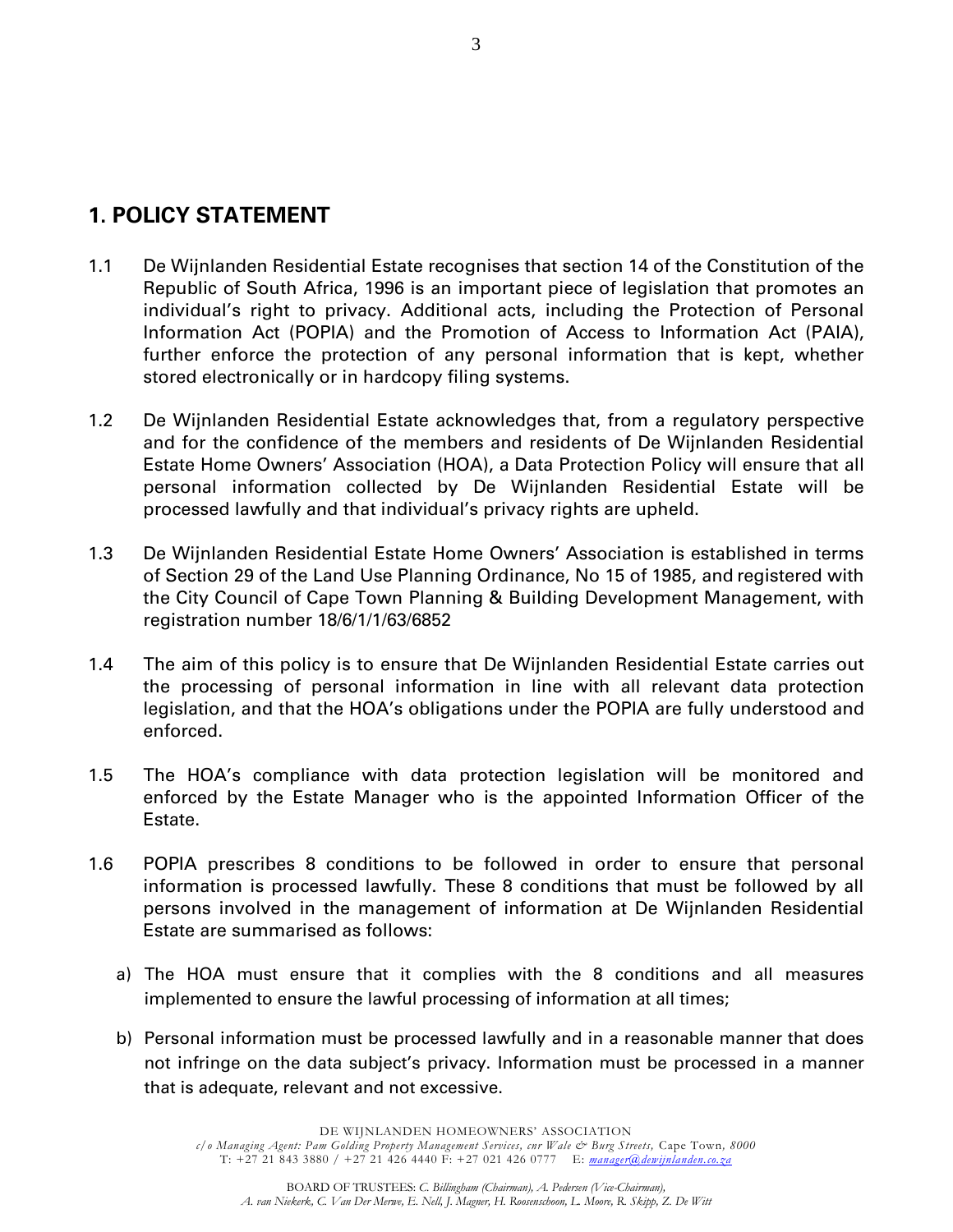- c) Personal information must be collected only for a specific, explicitly defined and lawful purpose related to the function or activity of the HOA.
- d) Any further processing of personal information by the HOA must be compatible with the original purpose of collection.
- e) The HOA must take reasonably practicable steps to ensure that the personal information is complete, accurate, not misleading and updated where necessary.
- f) The HOA must maintain documentation of the processing activities regarding personal information. The HOA must also take reasonably practicable steps to ensure that the data subject is aware of their information being collected, the purpose for the collection and any further information necessary.

# <span id="page-3-0"></span>**2. PRINCIPLES AND SCOPE OF POLICY**

- 2.1 This policy applies to all employees, Management, HOA Trustee Committee Members, agency workers and contractors assigned to De Wijnlanden Residential Estate.
- 2.2 Employees, agency workers and contractors must be informed about data protection issues, and their rights to access their own personal data through the Induction process. HOA Trustee Committee Members will receive guidance on Data Protection during their induction and any contractors and agency workers should be briefed on the importance of data protection at the start of their assignment, for example as it relates to safeguarding sensitive personal information on a HOA Member, resident, contractor or guest.
- 2.3 Compliance with this policy is a condition of appointment with De Wijnlanden Residential Estate and any deliberate breach of the policy may result in disciplinary action, which for serious or deliberate breaches may include dismissal. Knowingly breaching the provisions of POPI may also lead to legal action being taken against the organisation and individuals.
- 2.4 All data/information processed by De Wijnlanden Residential Estate is covered by this policy.
- 2.5 A list of data protection definitions referred to in the Act and the Policy document is attached as Appendix 1.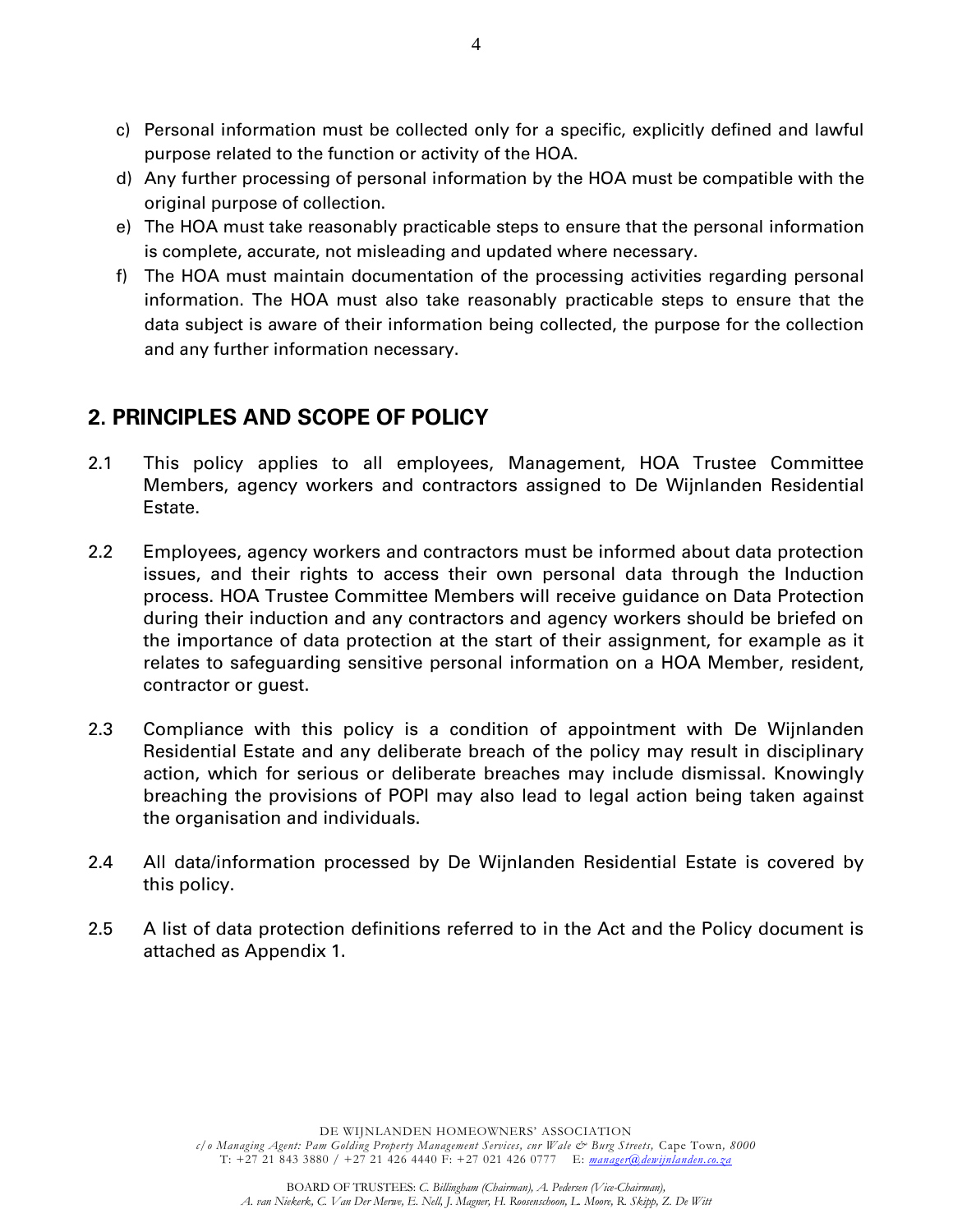## <span id="page-4-0"></span>**3. KEY OPERATIONAL FRAMEWORK**

3.1 Processing of personal data will only be carried out in circumstances as authorised by section 11 of POPIA. These circumstances are as follows:

The processing of personal information may only occur if:

- a) the data subject, or a competent person if the data subject is under 18 years old, consents;
- b) the processing is necessary to carry out the performance of a contract to which the data subject is a party;
- c) the processing complies with an obligation imposed by law;
- d) the processing protects a legitimate interest of the data subject;
- e) processing is necessary for the performance of a public law duty by a public body; or
- f) processing is necessary for the legitimate interests of the Association or a third party to whom the information is supplied. (S11)
- 3.2 The processing of special personal information will only be carried out with the individual's explicit consent as outlined in Appendix 2. Special personal information is defined in Appendix 1.
- 3.3 Data Received From Third Parties Data which has been provided to De Wijnlanden Residential Estate, in confidence, by a third party such as employment references or tenancy reports cannot be disclosed to the data subject, unless the author of the data (third party) can remain anonymous, agrees to its release at a later date or it is reasonable to comply with the access request without the originator's consent.
- 3.4 Where personal information is held by De Wijnlanden Residential Estate on residents, owners, tenants, applicants, employees and other individuals, these people have the right to access the information, unless it is exempt under the POPIA.
- 3.5 Where a request for information is received (this must be in writing on the required form in terms of POPIA or PAIA) De Wijnlanden Residential Estate will respond to the request within 40 days.
- 3.6 No charge will normally be made for requests for information. However, De Wijnlanden Residential Estate reserves the right to make a charge towards administration, stationery and postage costs where applicable according to POPIA and PAIA.
- 3.7 De Wijnlanden Residential Estate has appointed and registered the Estate Manager as Information Officer with the Information Regulator of South Africa. The Estate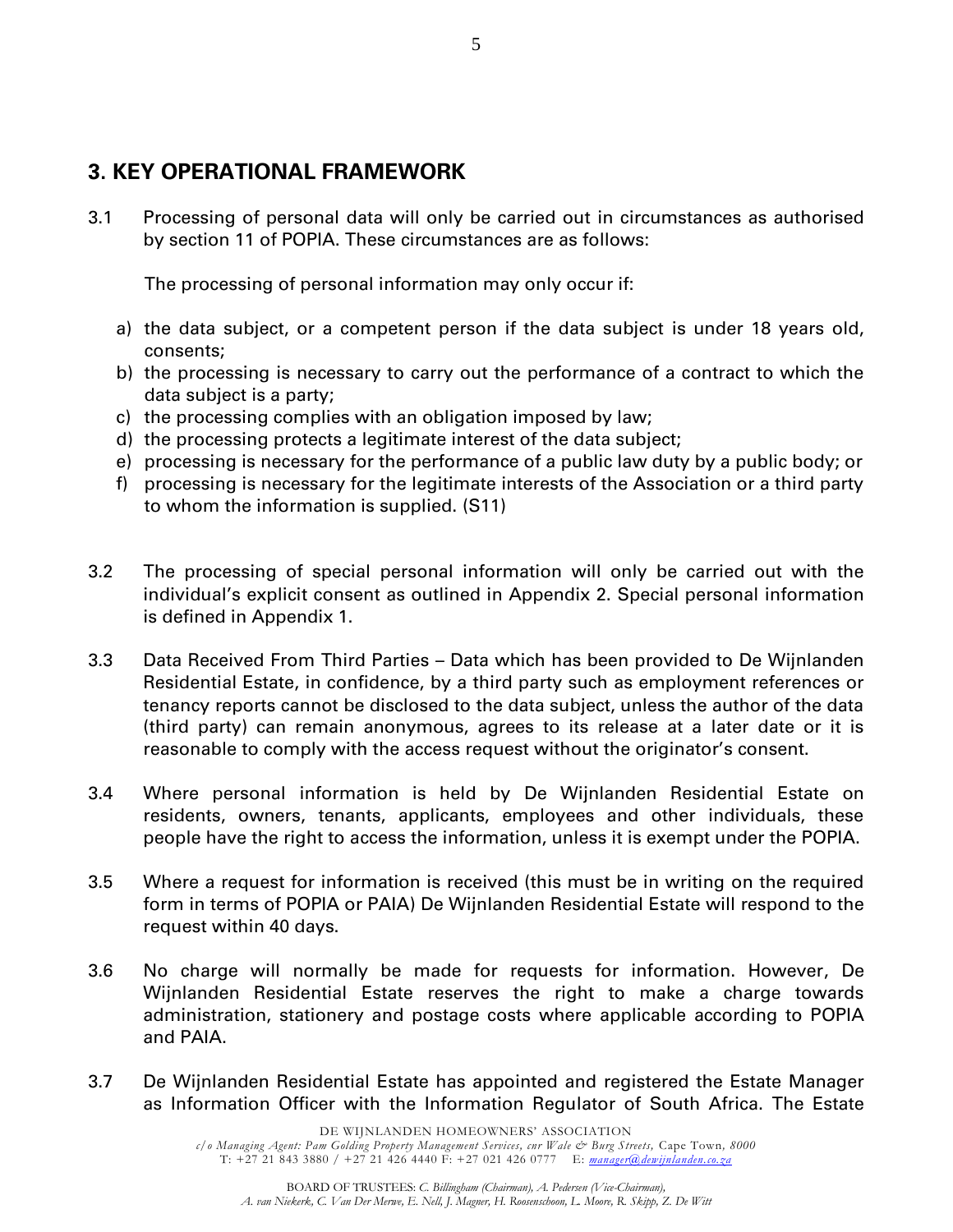Manager shall ensure subsequent requirements for contractor, agent, owner and resident registration are complied with and will liaise with the HOA Trustee Committee on the content of the registration.

- 3.8 De Wijnlanden Residential Estates' Data Protection Policy can be found on the De Wijnlanden Website [www.dewijnlanden.co.za](http://www.dewijnlanden.co.za/) and on the Estate App (GLOCMS) documents available to all owners and residents.
- 3.9 De Wijnlanden Residential Estate enables audits for the HOA Trustee Committee to undertake periodic reviews of the information being processed within their portfolios.
- 3.10 Guidance and raising awareness on Data Protection issues, including the use of the Audit Procedures, can be obtained from the Estate Manager. This can include;
	- a) For New Residents, Agents, Contractors and employees Sensitisation will be provided at the induction arranged by the Estate Manager as appropriate.
	- b) Existing Employees Awareness sessions can be arranged for all employees by contacting the Estate Manager. It is recommended that Data Protection is a subject that is discussed periodically at Trustee Meetings.
	- c) HOA Trustee Committee Members members of the Committee can be provided with this policy and associated procedures on request. New members of the Committee are provided with awareness training as part of their induction process which should include guidance on Data Protection and Openness and Confidentiality.

### <span id="page-5-0"></span>**4. RESPONSIBILITIES FOR COMPLIANCE**

- 4.1 The Estate Manager has been appointed as the required Information Officer in terms of the POPIA. His responsibilities include:
	- a) The encouragement of compliance with the 9 conditions for lawful processing of personal information;
	- b) Co-ordinating any amendments to De Wijnlanden Residential Estate's Information Officer registration;
	- c) dealing with requests made to the Estate in accordance with POPIA;
	- d) working with the Information Regulator in relation to investigations;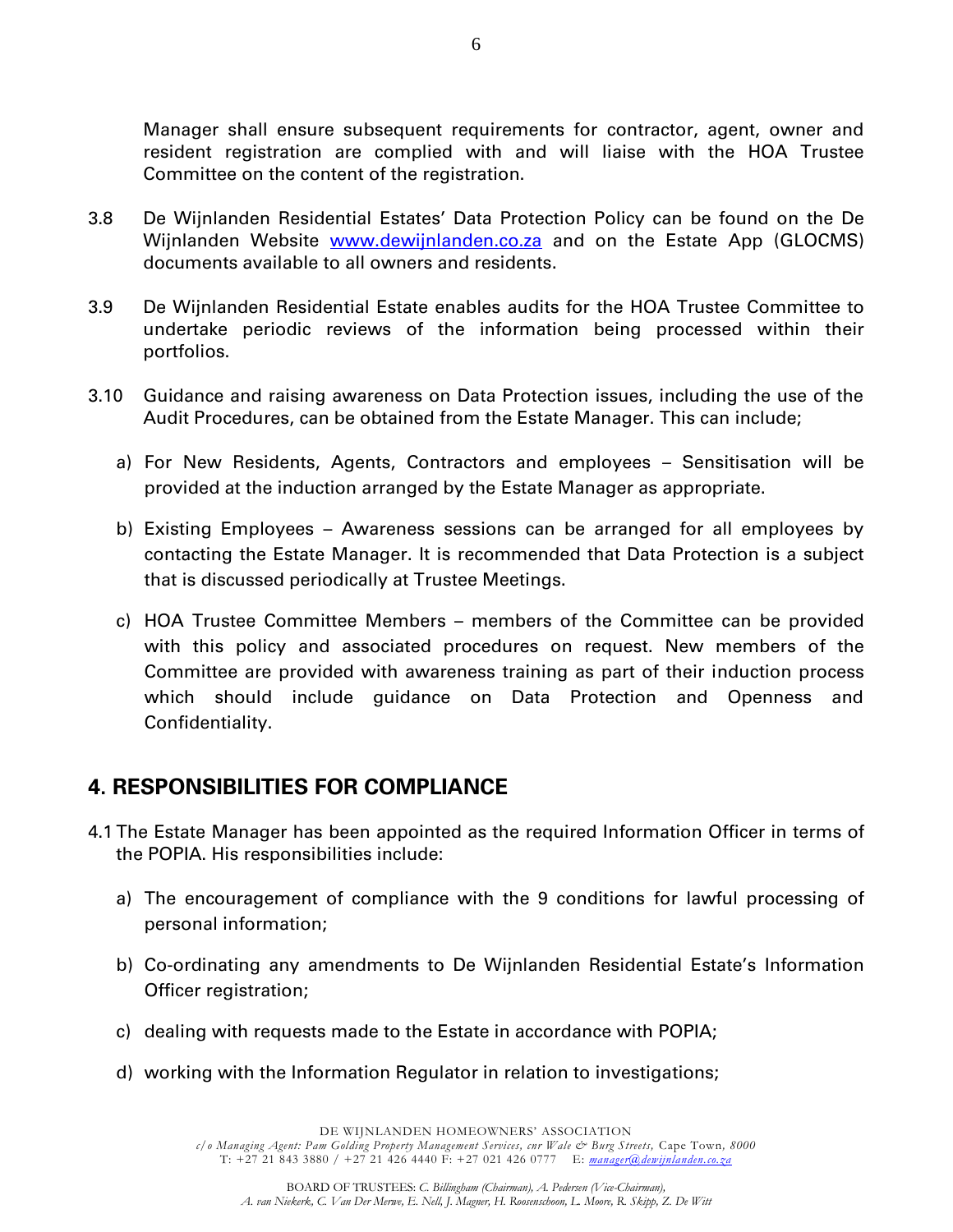- e) Monitoring and reporting to the HOA Trustee Committee on compliance and any data subject rights or requests;
- f) Advising Portfolio Owners on audit procedures;
- g) Advising Portfolio Owners on Data Protection;
- h) Liaising with the Trustees on De Wijnlanden Residential Estate's Data Protection Policy and any queries arising;
- i) Liaising with the ICT Portfolio users on matters relating to IT Security; and
- j) Liaison with the Information Regulator and designated officers as required, for example where there is a breach of data protection principles.
- 4.2 The Estate Manager is responsible for ensuring that storage of digital data, systems back up, storage, disposal of digital media and ICT systems are secure and that all associated data protection policies and procedures are implemented.
- 4.3 The Estate Manager is responsible for overseeing the processing of personal information as well as reviewing any changes made to personal information stored.
- 4.4 The Estate Manager will assist in implementing the requirements of the POPIA by:
	- a) Providing advice and support to all portfolios on matters relating to compliance with POPIA;
	- b) Disseminating information relating to the POPIA to those with Data Protection responsibilities;
	- c) Responding and co-ordinating requests from individuals to access personal information held by the HOA about them, whether they be employees (past/present) or tenants, residents, service users or applicants;
- 4.5 Each Portfolio Owner has specific responsibilities for safeguarding the personal and special personal information held on data subjects within their portfolio, and to ensure compliance with the provisions of this policy and POPIA.
- 4.6 It is the individual responsibility of each employee and HOA Trustee Committee Member to ensure they comply with De Wijnlanden Residential Estate's Data Protection Policy and these associated procedures.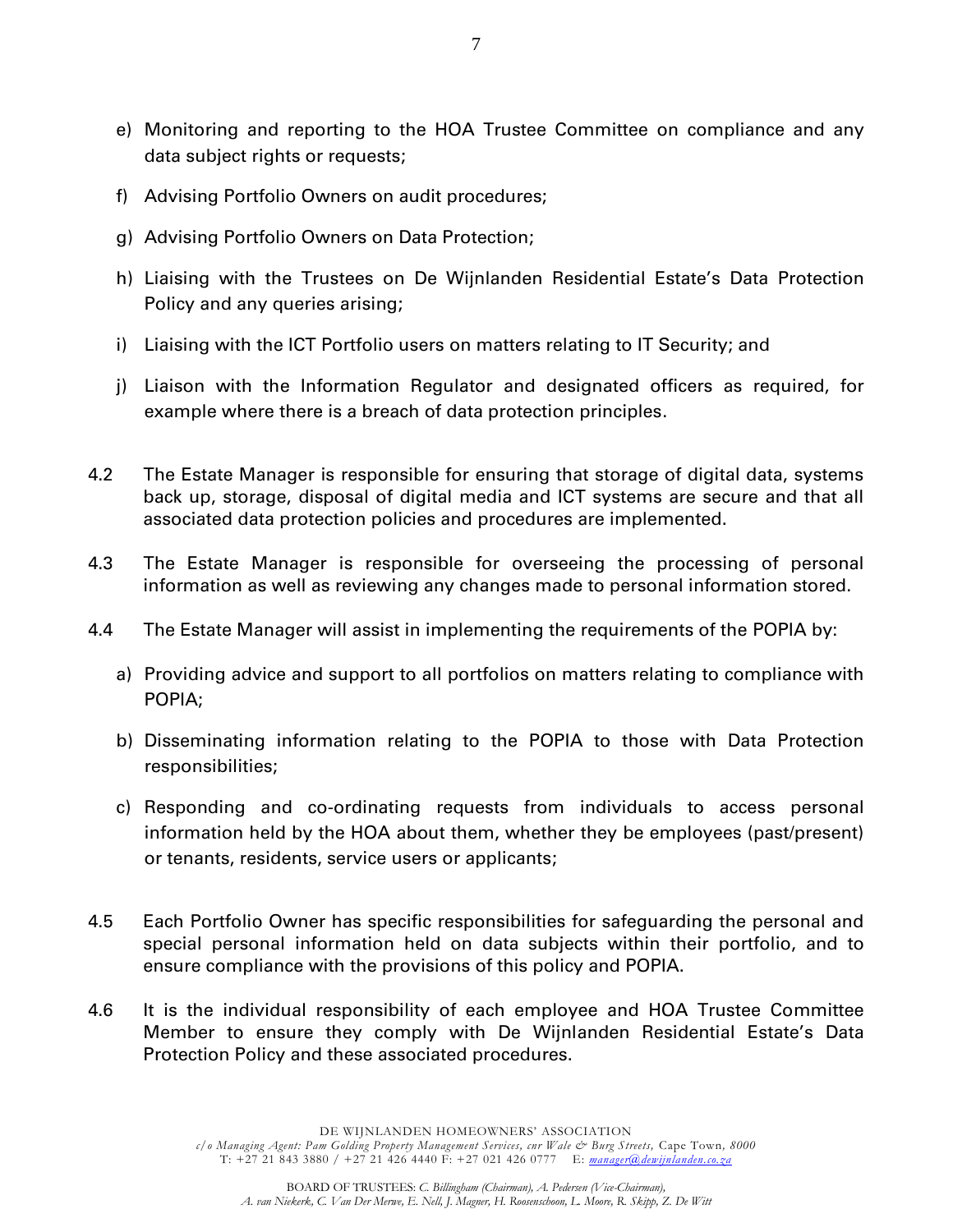4.7 It is the individual responsibility of each employee and HOA Trustee Committee Member to ensure they comply with the De Wijnlanden Residential Estate's Data Protection policy and these associated procedures.

# <span id="page-7-0"></span>**5. SECURITY OF DATA (RETENTION AND DISPOSAL)**

- 5.1 All employees are responsible for ensuring that any personal data which they hold is kept securely and is not disclosed to any unauthorised third party.
- 5.2 All personal data must be accessible only to those who have prior authorisation and a legitimate purpose for the access. A judgement should be made based upon the sensitivity and value of the information in question versus the purpose for which access is needed.

Personal information must always be kept:

- a. in a lockable room with controlled access;
- b. in a locked drawer or filing cabinet;
- c. if data is computerised then it should be stored on network servers with suitable security access levels and protection applied.
- d. any electronic copies of personal information held on electronic mail or electronic devices must be password protected. Passwords must be changed regularly and not shared with anyone.
- e. particular care must be taken of portable ICT equipment, memory sticks etc which must be password protected to prevent unauthorised access. Where data is by necessity stored on memory sticks these must be protected by Advanced Encryption Standard encryption and passwords strictly controlled by the Estate Manager.
	- f. sensitive personal data must not be kept on memory sticks or taken from the De Wijnlanden Residential Estate premises on any form of removable media.
- 5.3 Care must be taken to ensure that PC monitors and mobile device screens are not visible except to authorised staff. PC's, mobile phones, tablets and laptops must not be left unattended without password protected screen savers, and manual records must not be left where they can be accessed by unauthorised persons. Employees must operate a "clear desk" policy when finishing work each day.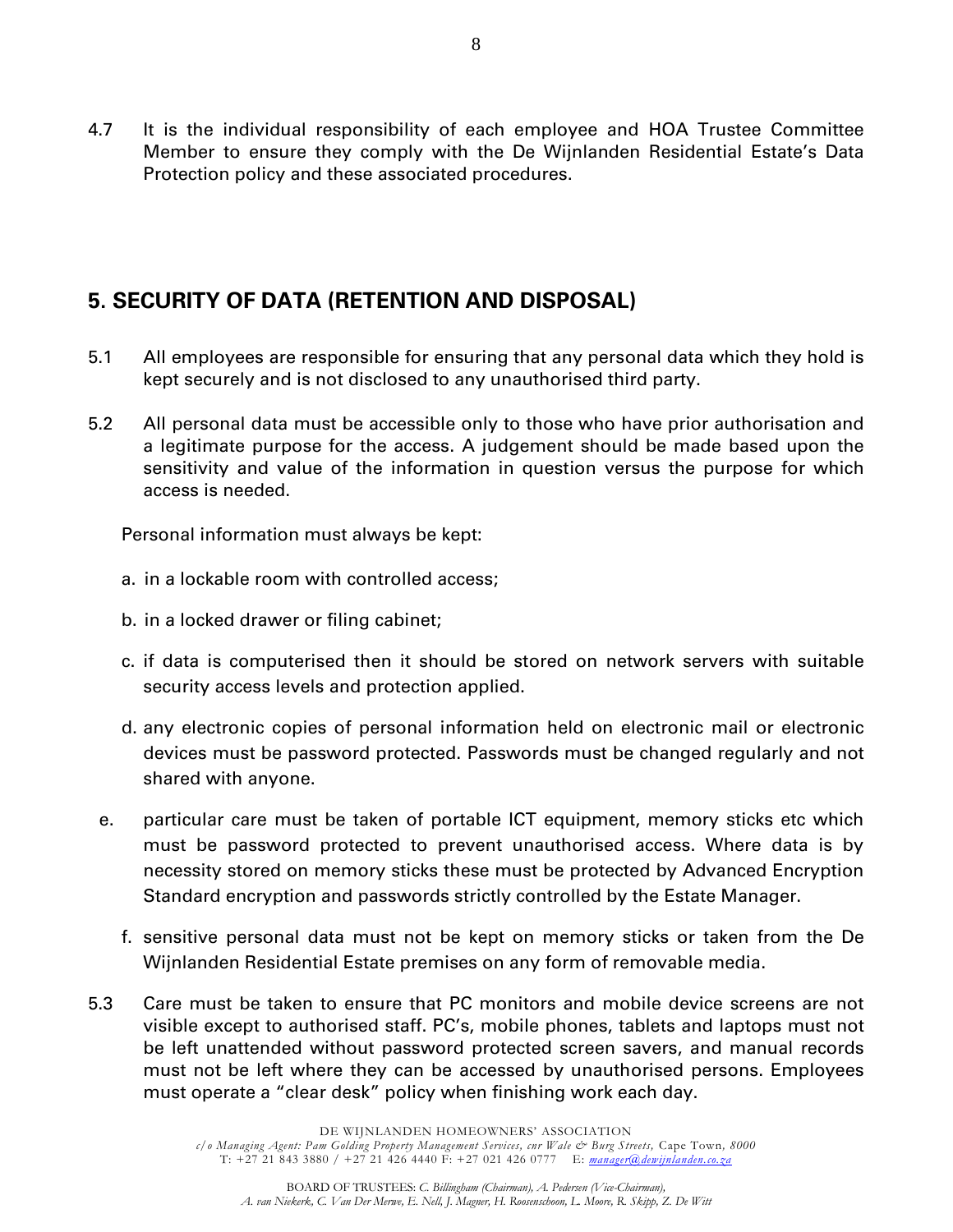- 5.4 Care must be taken to ensure that appropriate security measures are in place for the deletion or disposal of personal data. Manual records must be shredded or disposed of as "confidential waste" as soon as the Estate is no longer authorised to retain them.
- 5.5 This policy also applies to employees who process personal data outside De Wijnlanden Residential Estate premises, such as when working from home. Off-site processing presents a potentially greater risk of loss, theft, damage to personal data. Staff must take particular care when processing personal data at home or in other locations. Any loss of data from either De Wijnlanden Residential Estate premises or off site must be reported to the Estate Manager immediately.

#### 5.6 **Retention & Disposal**

- 5.6.1 De Wijnlanden Residential Estate takes all reasonable steps to ensure that personal information is not kept for longer than is necessary to achieve the purpose for which it was collected. Personal information which De Wijnlanden Residential Estate is no longer authorised to retain is shredded, disposed of and removed from all electronic servers and devices immediately. See Appendix 4 – Retention of Records.
- 5.6.2 Portfolios and system owners will regularly review the records of data held and will assess the relevant data to be disposed of in accordance with data auditing procedures. De Wijnlanden Residential Estate will comply with external guide lines on the retention and disposal of records where appropriate.
- 5.6.3 Personal data will be disposed in a way that protects the rights and privacy of data subjects (e.g. shredding, disposal as confidential waste, deletion from ICT systems and backups).

## <span id="page-8-0"></span>**6. CLOSED CIRCUIT TELEVISION (CCTV)**

- 6.1 De Wijnlanden Residential Estate maintains the security of the Estate through the use of Closed Circuit Television systems.
- 6.2 Where CCTV is in use, images are treated as "data" in the same manner as paper or electronic copies of information. The main purpose of collecting data from CCTV cameras is for the protection and security of De Wijnlanden Residential Estate tenants, residents, service users, employees and visitors, as well as for the prevention of crime or anti-social behaviour, and to safeguard De Wijnlanden Residential Estate property. Data from CCTV cameras may be used as evidence during criminal or other legal proceedings and may be passed to other authorised agencies within the scope of the Security Portfolio function.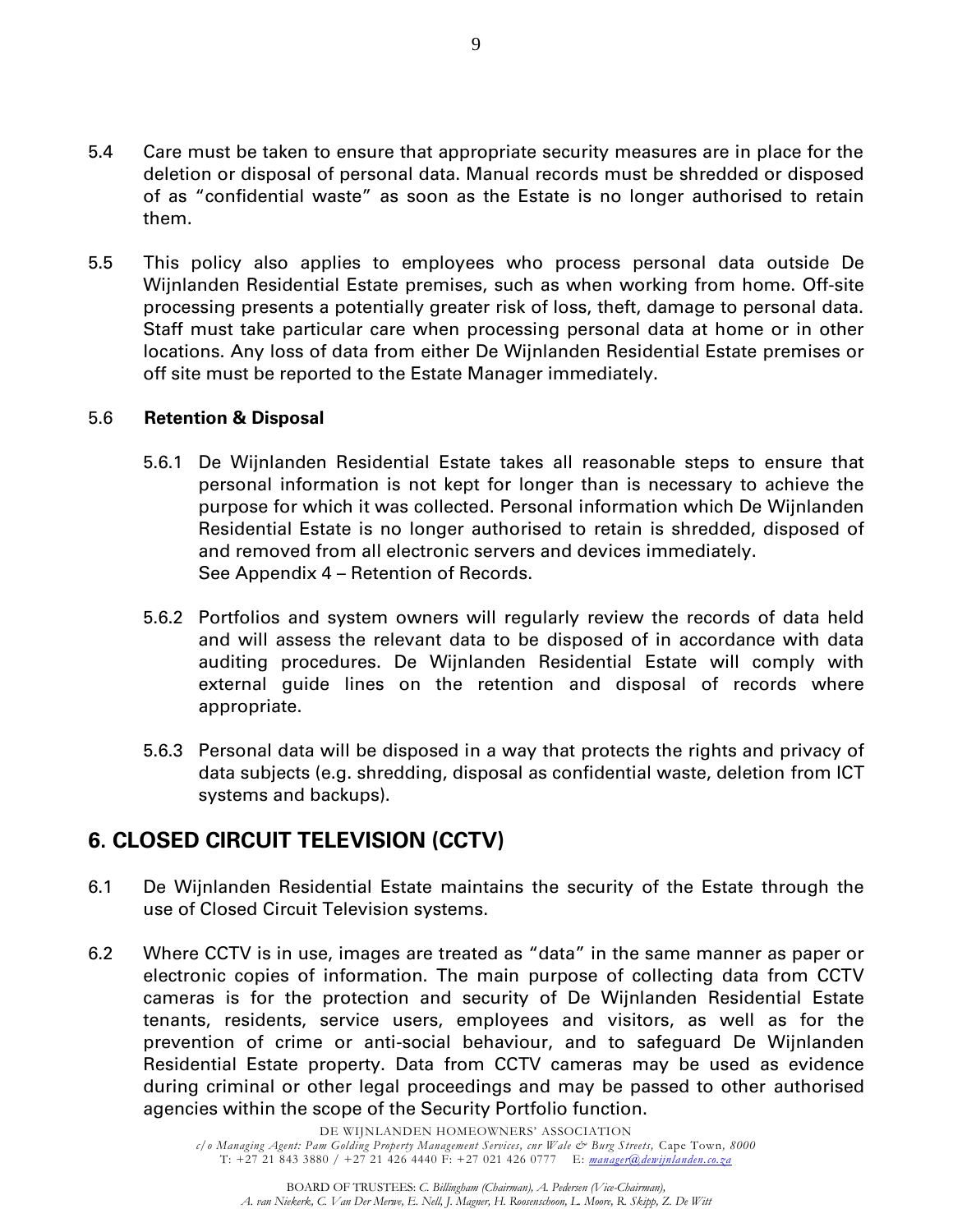- 6.3 The number and type of cameras is also carefully considered. Tenants, visitors and employees should not feel uncomfortable by the presence of CCTV as it is not used to monitor private areas such as inside a home or garden. It should also be noted that cameras may not always be immediately visible to the casual observer.
- 6.4 Tenant consultation on any new camera installations includes discussing alternative options, underlying reasons for the need for CCTV monitoring, the number and positioning of cameras, secure image recording and storage facilities, who has access to recorded images and whether the system is temporary, permanent or subject to a period of review.

#### <span id="page-9-0"></span>6.5 **MONITORING AND RECORDING**

- 6.5.1 Systems in use at De Wijnlanden Residential Estate are monitored on a constant basis as employees continually observe movement along the boundaries. Employees are prohibited from using the system for any unauthorised monitoring and are prohibited from disclosing the movements of people in and around the Estate to any unauthorised persons.
- 6.5.2 The CCTV monitors are strategically placed in a position to prevent visibility of the screens to unauthorised persons.
- 6.5.3 Images are recorded on a time loop and are not kept indefinitely. The retention period of CCTV footage depends on the regulations of the third-party service provider as well as De Wijnlanden Residential Estate's own retention periods. The length of time images are stored before being overwritten is known to employees responsible for monitoring the system in order to respond to enquiries from authorised parties.
- 6.5.4 Recorded images are kept securely and employees may not access these without the permission of the Estate Manager and only for specific purposes related to the use of CCTV, i.e. crime prevention/detection or dealing with anti-social behaviour.
- 6.5.5 CCTV images are the property of De Wijnlanden Residential Estate, as the Responsible Party.

#### <span id="page-9-1"></span>6.6 **NOTIFICATION**

6.6.1 It is the responsibility of De Wijnlanden Residential Estate, through the Estate Manager (Reactive), to ensure that proper warning signs are sited in all areas

> DE WIJNLANDEN HOMEOWNERS' ASSOCIATION *c/o Managing Agent: Pam Golding Property Management Services, cnr Wale & Burg Streets,* Cape Town*, 8000*

T: +27 21 843 3880 / +27 21 426 4440 F: +27 021 426 0777 E: *[manager@dewijnlanden.co.za](mailto:manager@dewijnlanden.co.za)*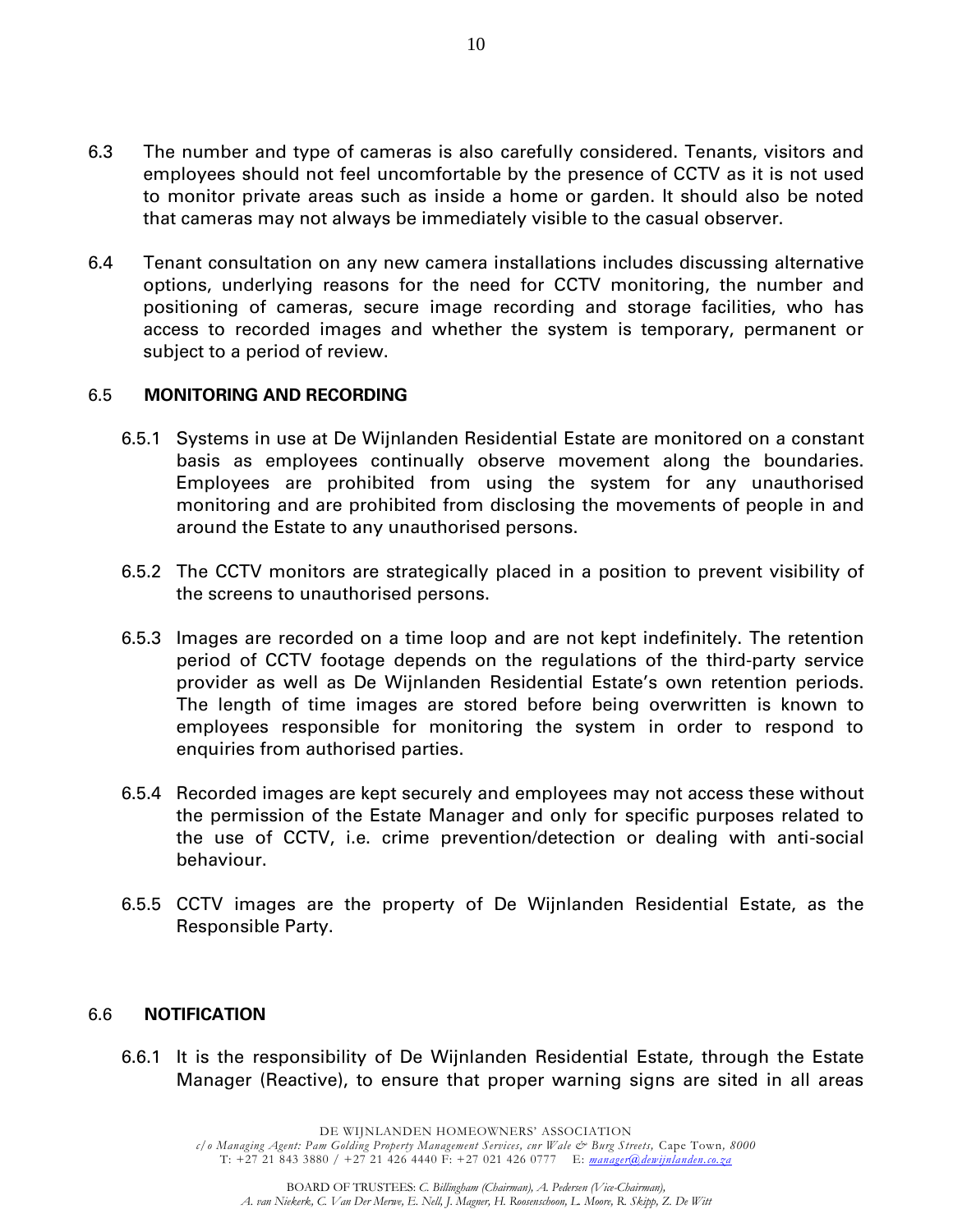covered by CCTV in order to notify data subjects that their personal information in the form of images and footage is being collected and processed.

### **7. MONITORING AND REVIEW**

- 7.1 On a pre-determined basis, each Portfolio Owner must be provided with a copy of De Wijnlanden Residential Estate's Data Protection Policy requesting that this be reviewed with any proposed amendments incorporated. This process must be prompted by the Estate Manager. Any changes to De Wijnlanden Residential Estate's policy will require the permission of the HOA Trustee Committee.
- 7.2 Any breaches of this policy, or associated procedure activation and data requests will be reported to the HOA Trustee Committee in summary format by the Estate Manager, together with details of the subject and data access requests, and whether or not these access requests have been arranged within the time period set out by POPI.
- 7.3 This policy will be reviewed every 5 years from the date of implementation which will be the date the policy is approved by the Trustee Committee, or earlier if deemed appropriate by changes to legislation.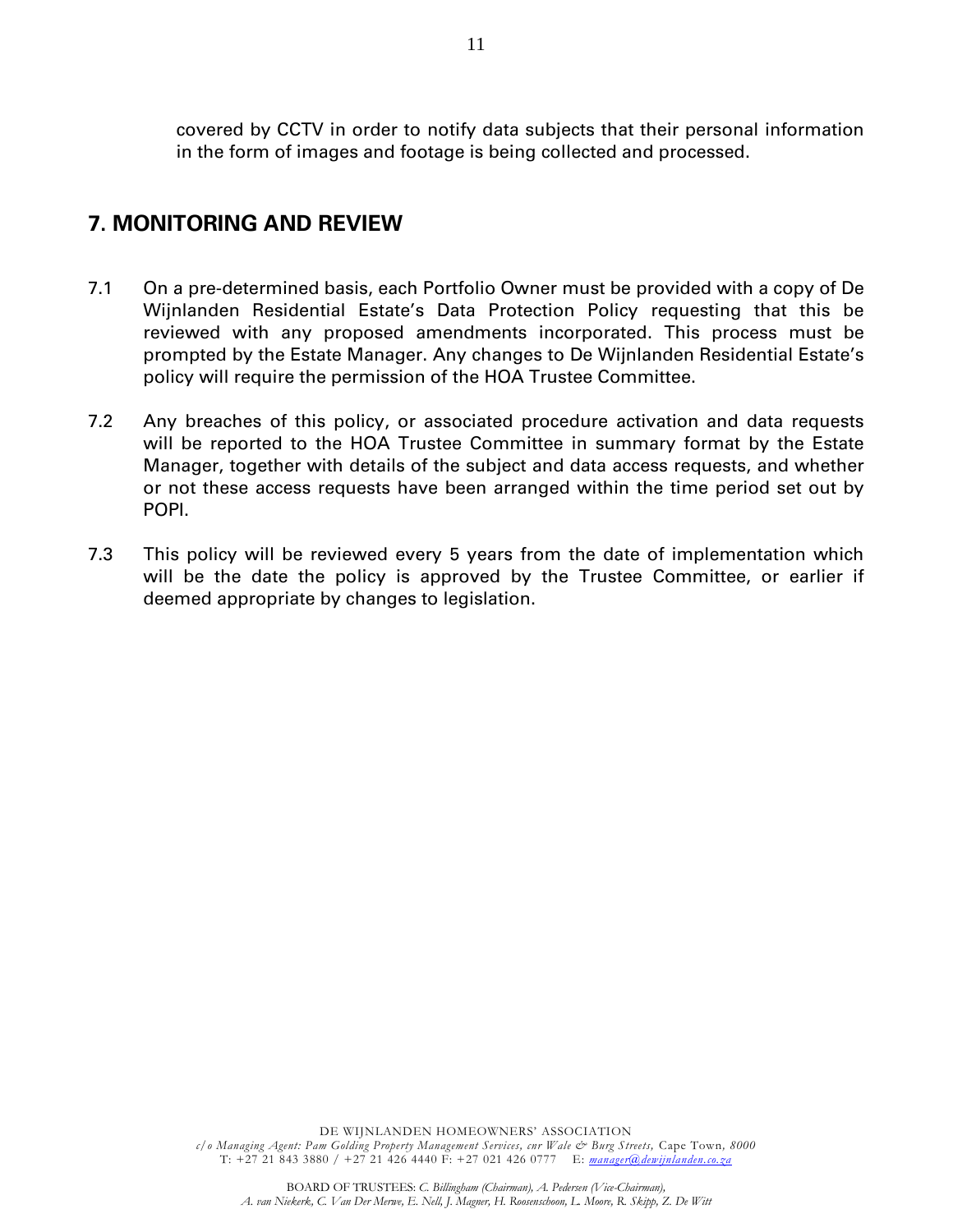## <span id="page-11-1"></span><span id="page-11-0"></span>**DATA PROTECTION DEFINITIONS USED IN THIS POLICY**

Consent – any voluntary, specific and informed expression of will in terms of which permission is given for the processing of personal information.

Data subject – person to whom the personal information relates: the unit owner, tenant, trustee and employee.

Information officer – the party responsible for ensuring that the Home Owners' Association complies with the conditions of POPIA;

Operator – the person who processes personal information for the Home Owners' Association: the Managing Agent.

Personal information – information relating to a person including, but not limited to, an ID number, email address, physical address, telephone number, bank details, biometric information, and private correspondence sent by that person.

Processing – activities concerning personal information which include, but are not limited to, the collection, collation, retrieval, erasure, destruction and dissemination of personal information.

Responsible party – a party who processes personal information: the Home Owners' Association.

Record – recorded information regardless of form or medium, in the possession of a responsible party.

Special personal information – information concerning religious/philosophical beliefs, race, ethnicity, trade union membership, political persuasion, health, sex life, biometric information, criminal behaviour of a data subject.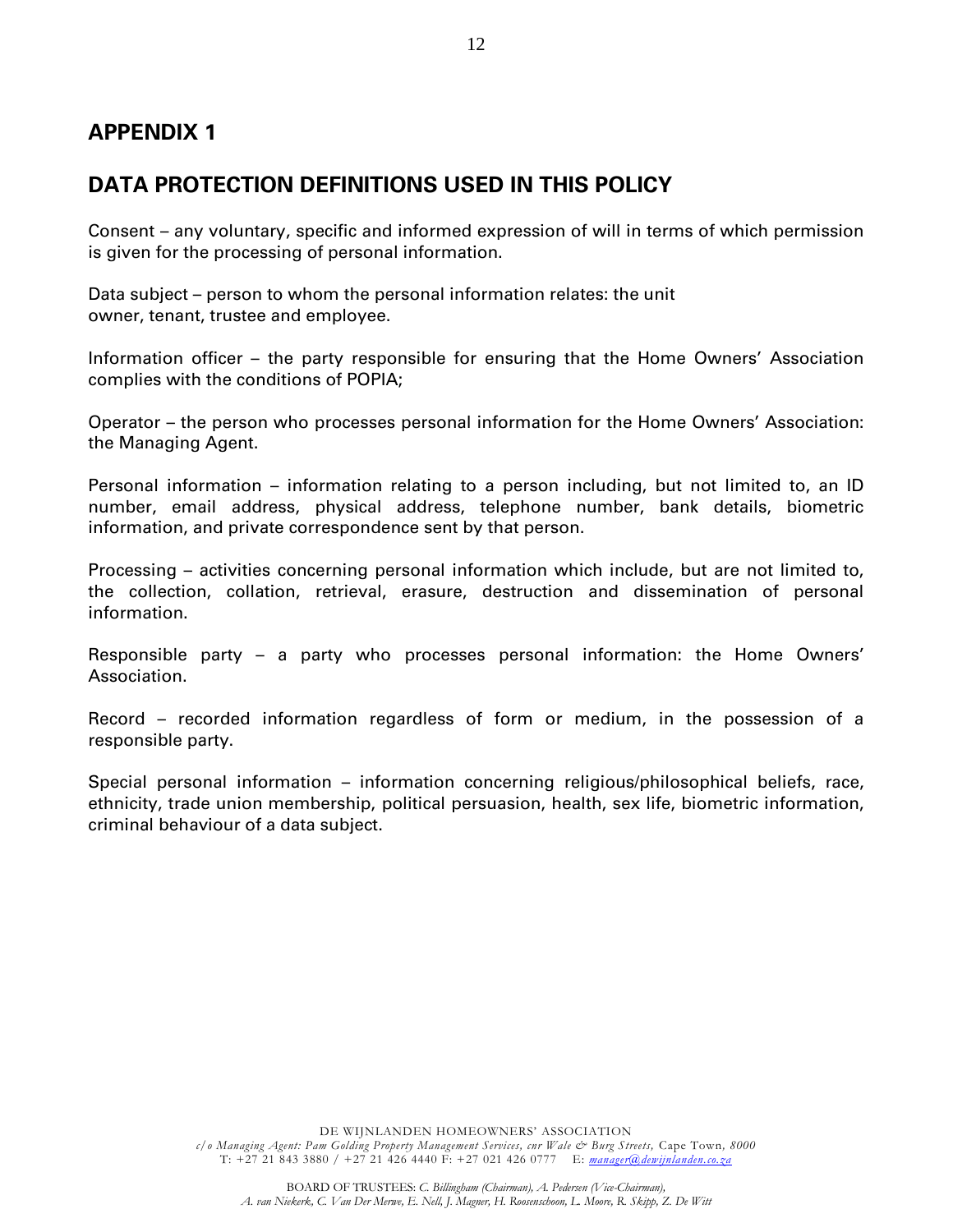### <span id="page-12-1"></span><span id="page-12-0"></span>**DE WIJNLANDEN RESIDENTIAL ESTATE'S DATA PROTECTION STATEMENT**

The statement below may be added to De Wijnlanden Residential Estate forms or documents as necessary to comply with the POPIA and its requirements.

"De Wijnlanden Residential Estate has registered an Information Officer with the Information Regulator in accordance with the Protection of Personal Information Act 4 of 2013 (POPIA). De WIjnlanden Residential Estate is the Responsible Party with regards to personal information held.

Any information that you provide will be treated in confidence and in compliance with the Act.

The Estate may pass the information to other properly contracted agencies or organisations, as allowed by the law, in order to fulfil its obligations. They will act as an Operator for De Wijnlanden Residential Estate and are obliged to process information in line with POPIA and our privacy policies.

As the Data Subject you have the right to access the information that the Estate holds about you. If you wish to exercise this right please contact the Estate Managers' office in writing or via email, providing details of your request."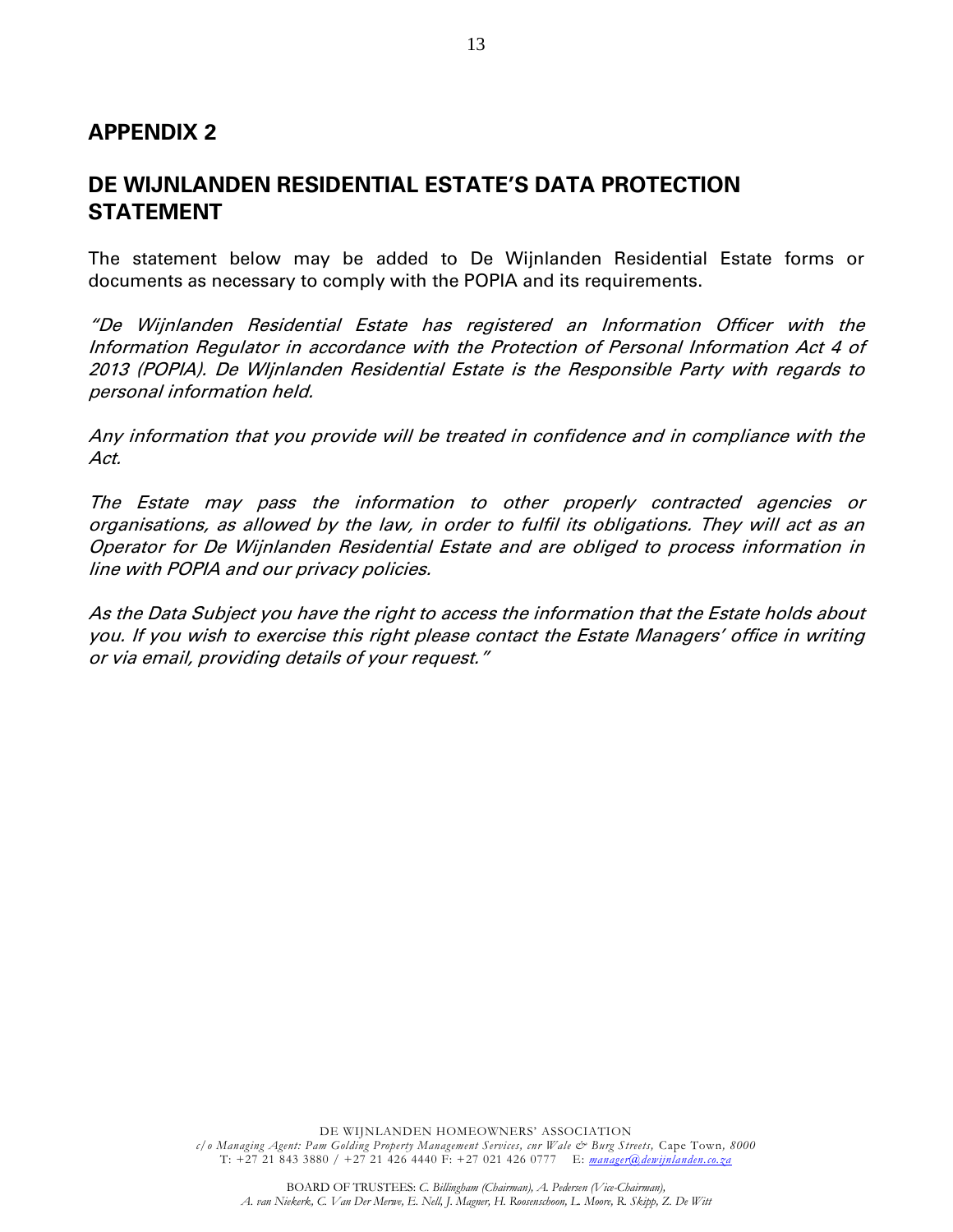## <span id="page-13-1"></span><span id="page-13-0"></span>**SUBJECT ACCESS REQUEST PROCESS FOR PERSONAL DATA**

- 1. Has the data subject made a request in writing and paid the required fee (if required)?
	- a) YES
	- b) NO (No obligation to disclose)
- 2. Has the person requesting the data satisfied you that she/he is the data subject?
	- a) NO (No obligation to disclose until their identity is confirmed.)
	- b) YES
- 3. Will disclosure of personal data require you to disclose personal data of a third party in order to comply with request?
	- a) YES (Normally no obligation to disclose that part of the personal data relating to the third party unless third party consents or it is reasonable to dispense with consent in order to protect a legitimate interest.)
	- b) NO (De Wijnlanden Residential Estate must provide requested information promptly and in any event within 40 days.)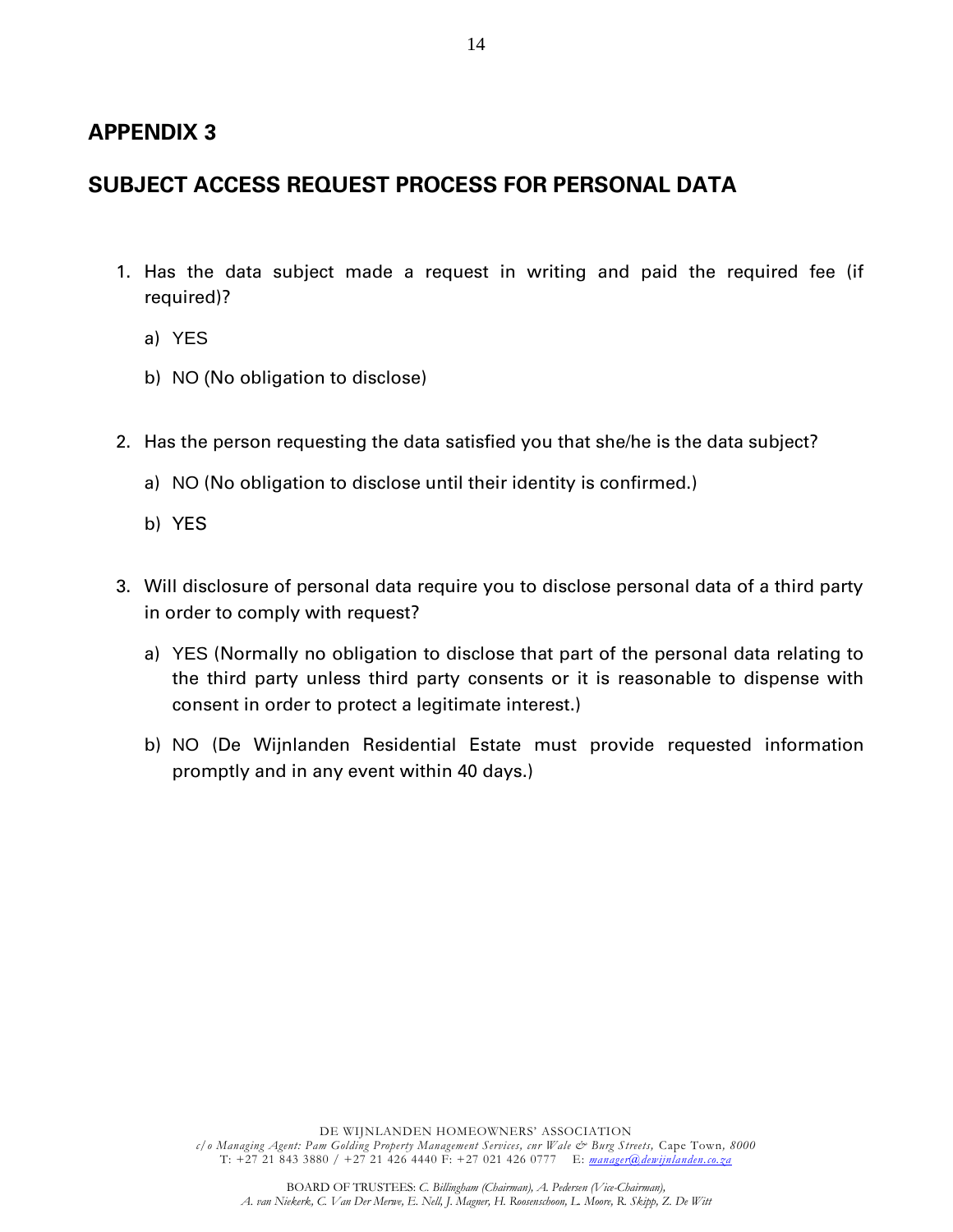### <span id="page-14-1"></span><span id="page-14-0"></span>**RETENTION OF DE WIJNLANDEN RESIDENTIAL ESTATE RECORDS**

De Wijnlanden Residential Estate processes the personal information of various data subjects including tenants, residents, home owners, service users, housing applicants, employees, applicants for employment and members of the Trustee Committee of De Wijnlanden Residential Estate HOA.

We ensure that all data is processed in accordance with the 8 conditions of lawful processing, as found in section 4 of POPIA, and will be retained securely for as long as the purpose for the collection requires. Special personal information, such as biometric information, will be kept in recognised secure filing systems with controlled access.

De Wijnlanden implements and maintains reasonable and commercially acceptable security procedures and practices to prevent the unauthorised access, destruction, use, modification or disclosure of the personal information held.

All personal information processed by De Wijnlanden Residential Estate is listed below, detailing the applicable retention period and storage criteria.

| Table 1<br>Data Type                                                                                                                                                   | <b>Portfolio</b> | Reason                                                                                                                                                                              | <b>Maximum</b><br><b>Retention Period</b><br>& Reference                                                                                                      | <b>Storage</b>                                                                                                        |
|------------------------------------------------------------------------------------------------------------------------------------------------------------------------|------------------|-------------------------------------------------------------------------------------------------------------------------------------------------------------------------------------|---------------------------------------------------------------------------------------------------------------------------------------------------------------|-----------------------------------------------------------------------------------------------------------------------|
| <b>Thermal Camera</b><br>recordings perimeter                                                                                                                          | Security         | Boundary activity -<br>potential breech<br>detection and<br>investigation.                                                                                                          | Up to $Six(6)$<br>months                                                                                                                                      | Locked server<br>room / electronic<br>systems                                                                         |
| <b>Gatehouse Access</b><br>Control video<br>recordings                                                                                                                 | Security         | Monitoring access<br>control and process<br>adherence.<br>Investigating security<br>related incidents.                                                                              | Seven (30) Days                                                                                                                                               | Locked server<br>room / electronic<br>systems                                                                         |
| <b>Resident and Owner</b><br><b>Biometrics Access</b><br>Control data incl<br>access card<br>Name<br>$\bullet$<br>Fingerprint<br>٠<br><b>Contact Detail</b><br>Address | Security         | Authorisation of<br>$\bullet$<br>authorised<br>individuals to gain<br>access to the Estate.<br>Reporting of access<br>and egress<br>statistics.<br>Management of<br>Estate security | Period of<br>residence in<br>Estate<br>Up to 30 Days<br>after request for<br>removal and/or<br>termination, after<br>settlement of<br>outstanding<br>accounts | Locked server<br>room / electronic<br>systems<br>Locked cabinet<br>Off site with<br>Service Provider<br>(cloud based) |

DE WIJNLANDEN HOMEOWNERS' ASSOCIATION

*c/o Managing Agent: Pam Golding Property Management Services, cnr Wale & Burg Streets,* Cape Town*, 8000*  T: +27 21 843 3880 / +27 21 426 4440 F: +27 021 426 0777 E: *[manager@dewijnlanden.co.za](mailto:manager@dewijnlanden.co.za)*

15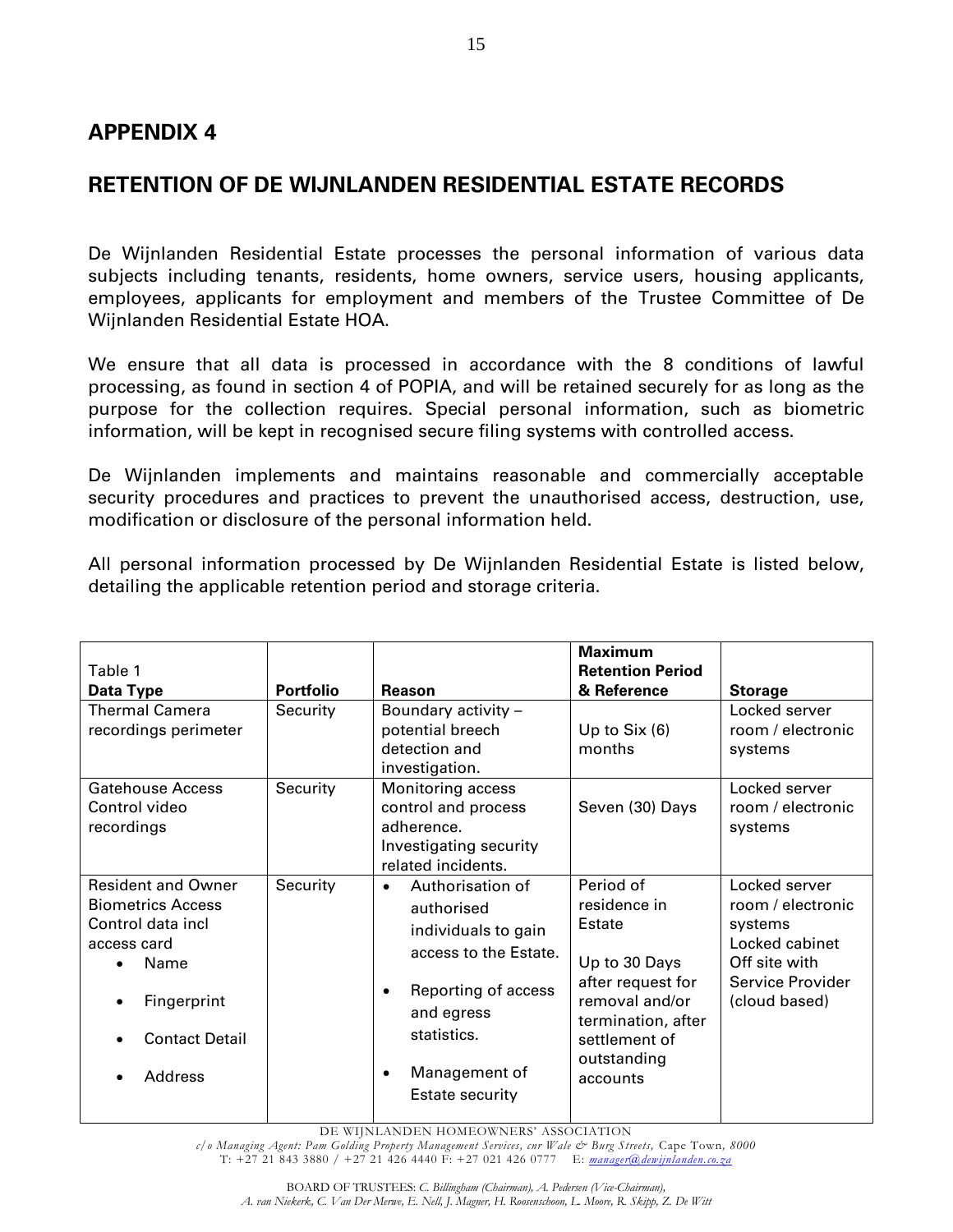| <b>Owner and Resident</b><br>vehicle registration<br>numbers               | Security         | Management in<br>$\bullet$<br>case of emergencies<br>Rule enforcement<br>$\bullet$<br>Emergency<br>$\bullet$<br>evacuation<br>procedure<br>Rule enforcement<br>$\bullet$<br>Identification of<br>$\bullet$<br>unauthorised<br>vehicles on the | Up to 30 Days<br>after termination<br>or change                                     |                                                                                    |
|----------------------------------------------------------------------------|------------------|-----------------------------------------------------------------------------------------------------------------------------------------------------------------------------------------------------------------------------------------------|-------------------------------------------------------------------------------------|------------------------------------------------------------------------------------|
| Access Control.<br>Visitors and<br>contractors.<br>Vehicle<br>Registration | Security         | Estate<br>Authorisation of<br>$\bullet$<br>authorised external<br>parties to gain<br>access to the Estate                                                                                                                                     | Period of<br>residence in<br>Estate                                                 | Locked server<br>room / electronic<br>systems. Service<br>provider cloud<br>based. |
| and visitor.<br>Name,<br>Surname,<br>ID number<br>telephone<br>number.     |                  | link to their access<br>$\bullet$<br>sponsor.<br>Rule enforcement,<br>$\bullet$<br>track, manage and<br>$\bullet$<br>investigate security<br>related incidents.<br>Reporting of access<br>$\bullet$<br>and egress<br>statistics.              |                                                                                     |                                                                                    |
| <b>Residents contact</b><br>details and address                            | Legal<br>/Social | Internal communication<br>of<br>notices,<br>$\bullet$<br>warnings,<br>$\bullet$<br>invoicing,<br>$\bullet$<br>fines<br>$\bullet$<br>operational<br>$\bullet$<br>management such<br>as meeting and<br>event notifications                      | Up to 30 Days<br>after termination,<br>and settlement of<br>outstanding<br>accounts | Locked cabinet in<br>office and cloud<br>based with<br>service provider            |

*c/o Managing Agent: Pam Golding Property Management Services, cnr Wale & Burg Streets,* Cape Town*, 8000*  T: +27 21 843 3880 / +27 21 426 4440 F: +27 021 426 0777 E: *[manager@dewijnlanden.co.za](mailto:manager@dewijnlanden.co.za)*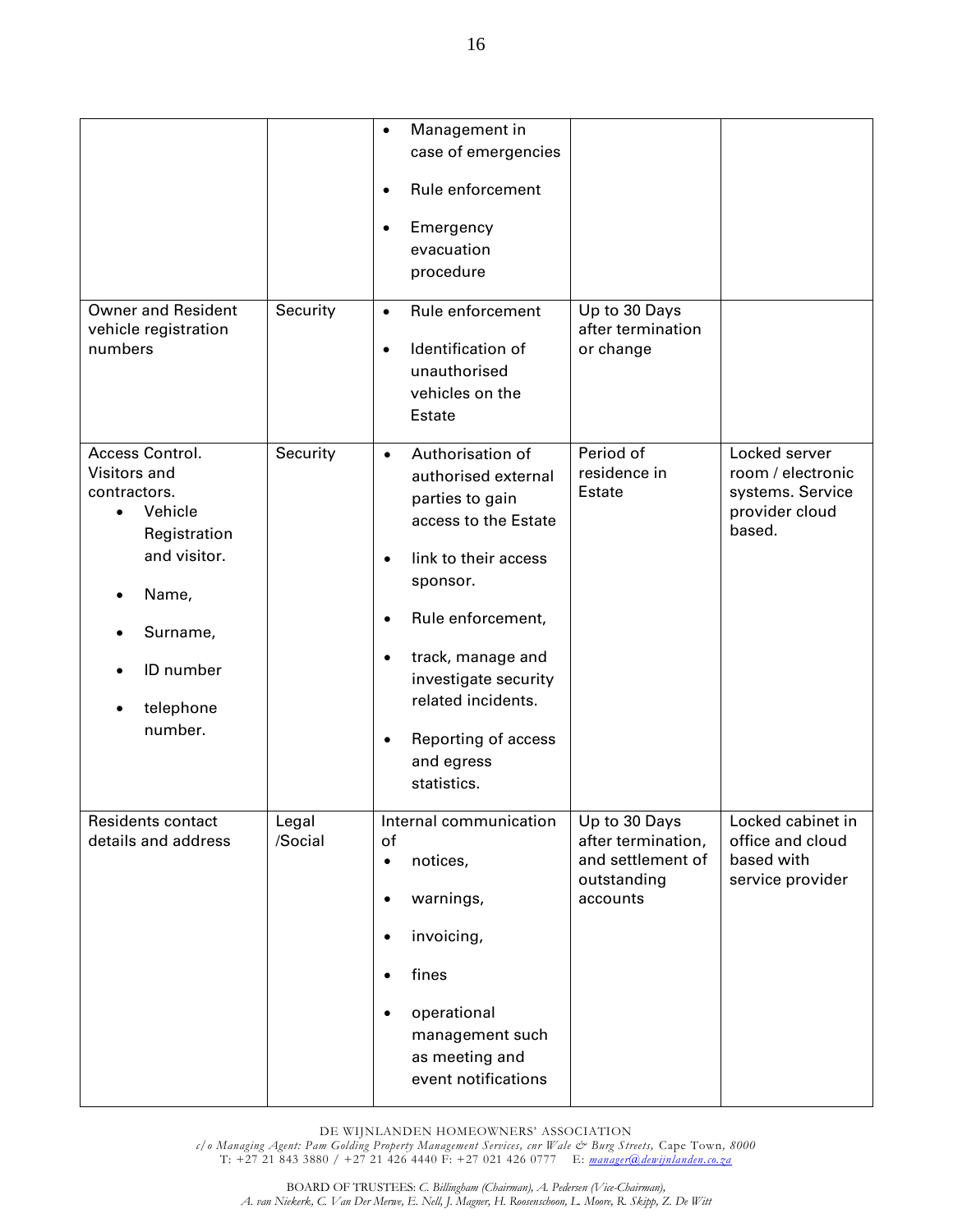| <b>Biometric Enrolment</b><br>data for regular<br>visitors, domestic<br>workers & gardeners<br>incl:<br>Name<br>Fingerprint<br><b>Contact Detail</b><br>Authorising<br>$\bullet$<br>Address and<br>communicatio<br>n<br>Vehicle<br>registration | Security                                        | Authorisation of<br>$\bullet$<br>internal and long-<br>term visitors to<br>Estate,<br>Identification of<br>$\bullet$<br>authorising party in<br>case of Rule<br>infringement/<br>enforcement    | 1 Year<br>Up to 30 Days<br>after request for<br>removal and/or<br>termination                                                                                                               | Locked cabinet in<br>locked office in<br>secure building<br>Locked server<br>room / electronic<br>systems. Service<br>provider cloud<br>based. |
|-------------------------------------------------------------------------------------------------------------------------------------------------------------------------------------------------------------------------------------------------|-------------------------------------------------|-------------------------------------------------------------------------------------------------------------------------------------------------------------------------------------------------|---------------------------------------------------------------------------------------------------------------------------------------------------------------------------------------------|------------------------------------------------------------------------------------------------------------------------------------------------|
| Former & Current<br><b>Residents and owners</b><br>Files & Glovent Portal<br>data incl<br>Name<br>$\bullet$<br>Address<br>Contact details<br>Email<br>addresses<br>Forwarding<br><b>Address</b>                                                 | Managing<br>Agent &<br><b>Estate</b><br>Manager | Back up for electronic<br>failures or outages                                                                                                                                                   | Period of<br>residence in<br>Estate<br>Up to 3 Years<br>after request for<br>removal and/or<br>termination, after<br>settlement of<br>outstanding<br>accounts<br>Emergency<br>communication | File Room,<br>Locked Cabinets,<br>off site PGPMS<br>building                                                                                   |
| <b>HOA Reporting</b><br>Financials<br>Meeting<br>Agenda's and<br><b>Minutes</b><br>Data and<br>Reports<br>Email                                                                                                                                 | Managing<br>Agent &<br><b>Estate</b><br>Manager | Financial<br>$\bullet$<br>Management<br>Meeting<br>$\bullet$<br>Management<br>Meeting<br>$\bullet$<br>Agenda's and<br><b>Minutes</b><br>Data and<br>$\bullet$<br><b>Reports for</b><br>planning | Indefinite                                                                                                                                                                                  | File Room,<br>Locked Cabinets,<br>off site PGPMS<br>building                                                                                   |

DE WIJNLANDEN HOMEOWNERS' ASSOCIATION

*c/o Managing Agent: Pam Golding Property Management Services, cnr Wale & Burg Streets,* Cape Town*, 8000*  T: +27 21 843 3880 / +27 21 426 4440 F: +27 021 426 0777 E: *[manager@dewijnlanden.co.za](mailto:manager@dewijnlanden.co.za)*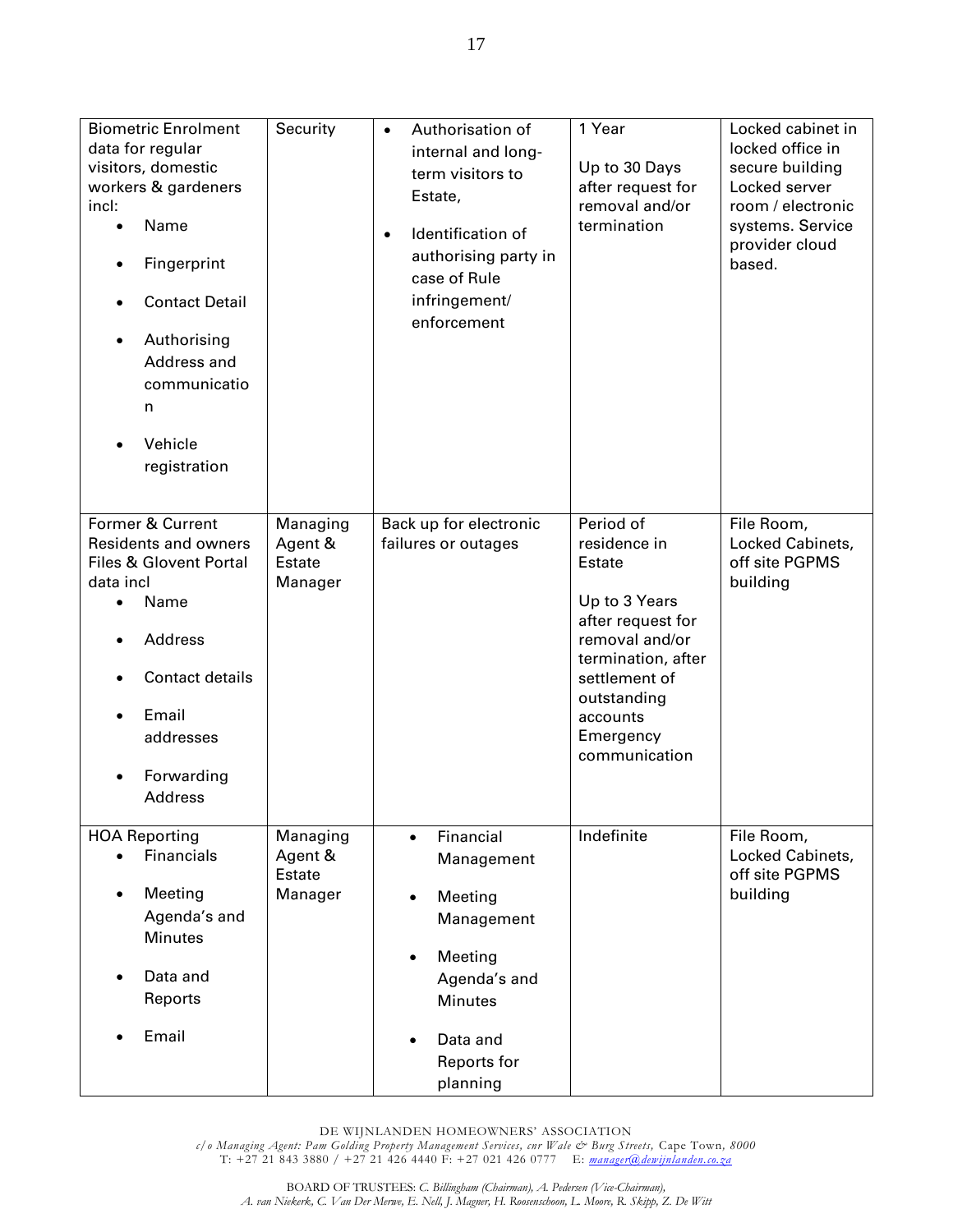| purposes<br>Email for long<br>$\bullet$<br>term tracking<br>and auditing.<br>Property<br>$\bullet$<br>management<br>including Title<br>Deeds<br>Fines &<br>$\bullet$<br>Penalties trend<br>management<br>Violation<br>$\bullet$<br>management<br>Security<br>$\bullet$<br>planning and<br>management<br>Invoicing and<br>$\bullet$<br>expenditure<br>management.<br><b>Staff</b><br>Period of<br>HOA former & current<br>Managing<br>File Room - ,<br>$\bullet$<br>Locked Cabinets,<br><b>Employment Files</b><br>Agent &<br>employment plus<br>Management<br>Estate<br>Off site PGPMS<br>3 Years<br>Names |  |
|------------------------------------------------------------------------------------------------------------------------------------------------------------------------------------------------------------------------------------------------------------------------------------------------------------------------------------------------------------------------------------------------------------------------------------------------------------------------------------------------------------------------------------------------------------------------------------------------------------|--|
|                                                                                                                                                                                                                                                                                                                                                                                                                                                                                                                                                                                                            |  |
|                                                                                                                                                                                                                                                                                                                                                                                                                                                                                                                                                                                                            |  |
|                                                                                                                                                                                                                                                                                                                                                                                                                                                                                                                                                                                                            |  |
|                                                                                                                                                                                                                                                                                                                                                                                                                                                                                                                                                                                                            |  |
|                                                                                                                                                                                                                                                                                                                                                                                                                                                                                                                                                                                                            |  |
|                                                                                                                                                                                                                                                                                                                                                                                                                                                                                                                                                                                                            |  |
|                                                                                                                                                                                                                                                                                                                                                                                                                                                                                                                                                                                                            |  |
|                                                                                                                                                                                                                                                                                                                                                                                                                                                                                                                                                                                                            |  |
|                                                                                                                                                                                                                                                                                                                                                                                                                                                                                                                                                                                                            |  |
| building<br>Manager<br>Role and<br>٠<br>Addresses<br>Deletion after 30<br>Function                                                                                                                                                                                                                                                                                                                                                                                                                                                                                                                         |  |
| days on request.<br>Management<br>Salary                                                                                                                                                                                                                                                                                                                                                                                                                                                                                                                                                                   |  |
| Information<br>Warnings                                                                                                                                                                                                                                                                                                                                                                                                                                                                                                                                                                                    |  |
| <b>CV</b><br>Training<br>$\bullet$                                                                                                                                                                                                                                                                                                                                                                                                                                                                                                                                                                         |  |
| certificates &<br><b>Personal Data</b><br>licences                                                                                                                                                                                                                                                                                                                                                                                                                                                                                                                                                         |  |
| Email<br>Medical<br>$\bullet$                                                                                                                                                                                                                                                                                                                                                                                                                                                                                                                                                                              |  |
|                                                                                                                                                                                                                                                                                                                                                                                                                                                                                                                                                                                                            |  |
| notifications<br><b>Certificates</b>                                                                                                                                                                                                                                                                                                                                                                                                                                                                                                                                                                       |  |
| Notifications<br>$\bullet$<br>and                                                                                                                                                                                                                                                                                                                                                                                                                                                                                                                                                                          |  |
| Memorandums                                                                                                                                                                                                                                                                                                                                                                                                                                                                                                                                                                                                |  |

DE WIJNLANDEN HOMEOWNERS' ASSOCIATION

*c/o Managing Agent: Pam Golding Property Management Services, cnr Wale & Burg Streets,* Cape Town*, 8000*  T: +27 21 843 3880 / +27 21 426 4440 F: +27 021 426 0777 E: *[manager@dewijnlanden.co.za](mailto:manager@dewijnlanden.co.za)*